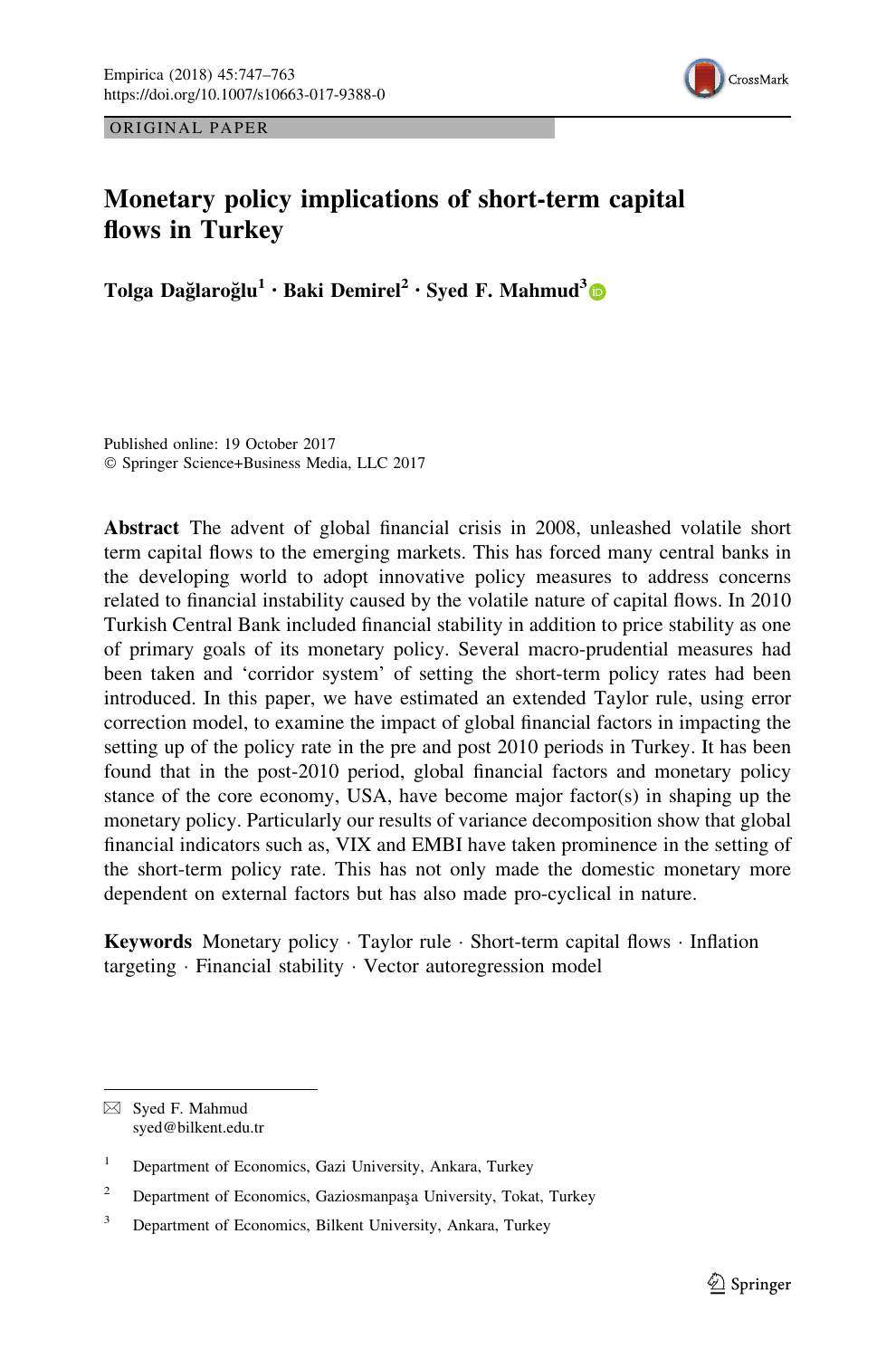# 1 Introduction

The global financial crisis that ensued after the collapse of Lehman Brothers in 2008, continues to pose challenges and confront policy makers both in the developed and developing world. The US Federal Reserve and EU Central Bank, embarked on massive rounds of quantitative easing in implementing radical and unprecedented measures in response to balance sheet repair and deleveraging by the firms and households that followed the crisis. These exceptional responses from the central banks of the advanced economies also ignited the short-term waves of 'hot money' flowing into the emerging markets in pursuits of higher yields. The volatile nature of these flows has prompted debate on whether monetary policies, in emerging economies, should also include financial stability as one of its objectives. Particularly inflation targeting (IT) regimes, adopted by many central banks around the world, are reconsidering role of monetary policy in addressing the financial stability in the aftermath of the global financial crisis (Agénor and da Silva [2013\)](#page-14-0). As a consequence many central banks of the developing world to implement innovate measures to confront sudden reversals in these flows and their bearing on the financial stability of domestic financial markets.

Before the advent of the crisis, many developing economies had increasingly opened up their borders to capital flows in recent decades, coupled with adopting flexible exchange rate regime(s). One of the reasons for choosing flexible exchange rate regime had been based on the notion that small open economies in a financially integrated world are being constraint by 'Trilemma'. Accordingly a flexible rate regime confers central banks in setting their short-term policy rate to address domestic macroeconomic concerns (Obstfeld and Taylor [2002](#page-15-0)). Furthermore, many central banks had also embarked in pursuing monetary policies based on 'inflation targeting', since early 2000. It had been contended that prudential policy measures should only be pursued and implemented by the regulatory and supervisory institutions at the micro level, and the central bank should primarily focus on ensuring price stability (Akçelik et al. [2015\)](#page-14-0). It had been generally maintained that central banks with an inflation target need not to be too concerned about the financial developments, except to the extent that it may have significant bearing to inflation (Agénor and da Silva [2013\)](#page-14-0).

The trilemma argument is based on the arbitrage condition(s), which equates the returns of the bond markets under perfect capital mobility conditions. Under fixed exchange rate regime with perfect capital mobility, the monetary authorities have no independence in setting up the short-term interest rate. With flexible exchange rate, on the other hand, central banks do have some independence in setting up these rates (Rey [2014\)](#page-16-0). However, the academic literature lacks consensus on this issue (Ricci and Shi [2016\)](#page-16-0). For example, Obstfeld ([2015](#page-15-0)) argues in favor of the existence of an international policy trilemma, when a country can insulate itself from changes in the foreign monetary policy either by capital controls or choosing a floating exchange rate regime. Mundell–Fleming have argued that flexible exchange rate regime allows exchange rates to respond to foreign influences and hence the domestic interest rate(s) can be employed to address the internal policy target(s). This has also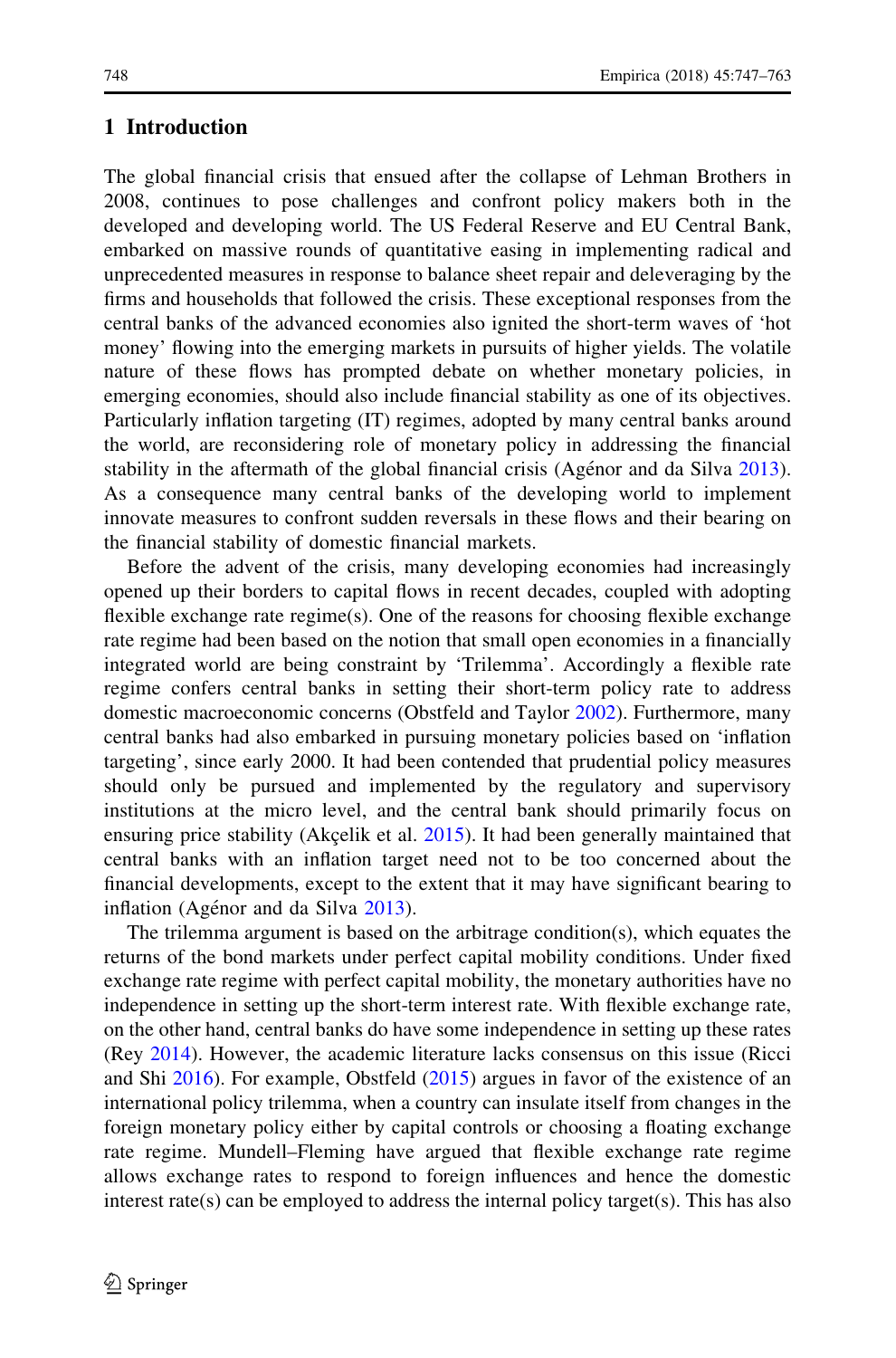prompted many to test the empirical validity of the existence of 'trilemma' by examining the co-movements of domestic policy rates with the policy rates of the core economies across different exchange rate regimes. A weak relationship would suggest monetary policy independence.

Several papers by Obstfeld et al. ([2005](#page-15-0)), Klein and Shambough [\(2013](#page-15-0)), Goldberg [\(2013](#page-15-0)) and Obstfeld ([2015\)](#page-15-0) have found strong evidence that short rates are less correlated to the base country rate for flexible exchange rate countries than for fixed exchange rate countries (Rey [2014\)](#page-16-0). Obstfeld [\(2015](#page-15-0)) also finds significant interest rate spillovers in long-term rates, but not in short-term rates. However, Gray ([2013\)](#page-15-0), Edwards  $(2015)$  $(2015)$  and Takáts and Vela  $(2014)$  $(2014)$  have reported evidence of significant spillovers in policy rates.

On the other hand, Rey [\(2013](#page-16-0), [2014](#page-16-0)) argues that a global credit cycle operates like a tsunami in affecting countries, independent of exchange rate regime opted by the country (Ricci and Shi [2016\)](#page-16-0).

Rey [\(2013](#page-16-0)) found strong common movements of cross-border capital flows, the international financial cycle, and argued that these capital flows, together with the leverage of global financial institutions, transmit the changes in the monetary conditions of the core economies (such as the US) into other economies (Ricci and Shi [2016\)](#page-16-0).

In most advanced markets monetary policy facilitates in smoothing the cycles. However, for emerging markets, procyclical monetary policy (i.e., that US policy rates affect policy rates in other countries) can be problematic, with macroeconomic policies amplifying economic upswings and deepening downturns (McGettigan et al. [2013](#page-15-0); Vegh and Vuletin [2012](#page-16-0); Montoro et al. [2012;](#page-15-0) Takáts 2012; Hofmann and Takáts [2015;](#page-15-0) Ricci and Shi [2016\)](#page-16-0).

Turkey is one of the few developing economies that not only adopted IT policy in 2006 but also introduced the corridor system of setting policy interest rates in 2010. One of the stated objectives of introducing the 'corridor system' by the Turkish Central Bank was to achieve financial stability in addition to price stability. Furthermore we also observe a marked increase in short term external flows, as compared to long-term, to Turkey since 2010. In pre-2010 period most of external portfolio investments were long-term in nature. This shift in the nature of capital flows has also made Turkey more vulnerable to sudden stop and reversal of the flows. It is in this background that we estimate an 'Extended Taylor Rule' for the Turkish economy both for Pre-2010 and post-2010 period. Our empirical model allows us to examine the impact of changes in global financial indicators on the determination of short-term policy rates in Turkey and how these may have impacted the effectiveness of monetary policy in addressing the domestic concerns, in particular, the pro-cyclical nature of monetary policy. In Sect. [2](#page-3-0) we make an extended review of the literature. In Sect. [3](#page-5-0) we present our model and details of data employed. In Sect. [4,](#page-8-0) we provide discussion of results and in Sect. [5](#page-13-0) we make our conclusions.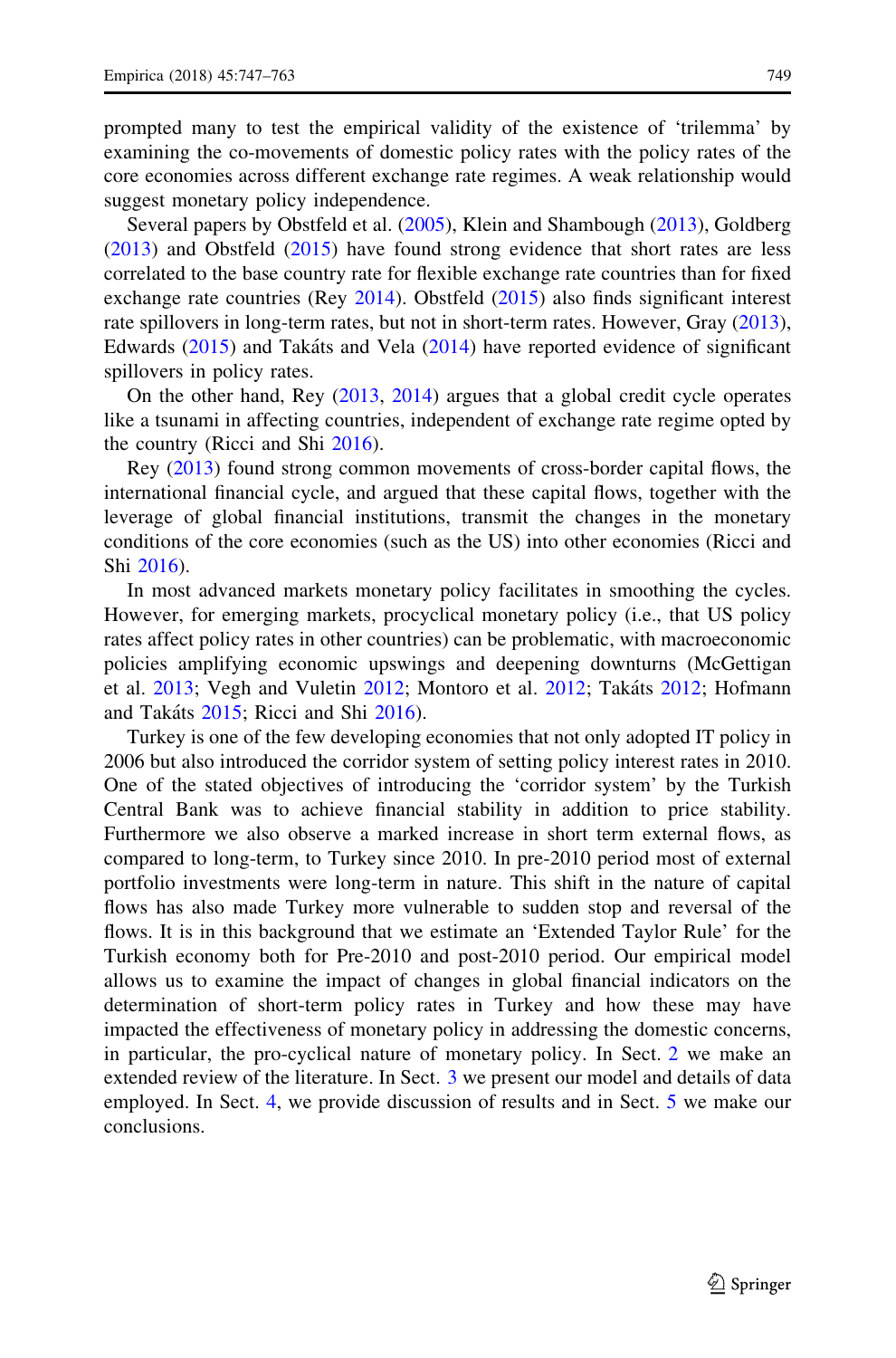## <span id="page-3-0"></span>2 Literature review

The notion of cyclicality of policy interventions refers to actions either emulating the business cycles or those countering to the business cycles. The primary aim of macroeconomic policies is to minimize output volatility around its potential level and to bring price stability. A monetary policy that aims to stabilize both output and inflation to some desired level is referred as counter-cyclical.

Procyclical policy has been a problem for emerging markets (EMs). It contrasts sharply with advanced markets (AMs), where policies tend to be countercyclical. Much attention has been given to the cyclical nature of fiscal policies in emerging markets. The literature provides ample evidence that fiscal policy in emerging markets has been procyclical, but the findings of recent work suggest that it has become less pro-cyclical due to stronger institutions (Gavin and Perotti [1997;](#page-15-0) Lane [2003;](#page-15-0) Akitoby and Thomas [2006](#page-14-0); Kaminsky et al. [2004](#page-15-0); Talvi and Vegh [2005;](#page-16-0) Alesina et al. [2008;](#page-14-0) Ethan and Végh [2008](#page-15-0); Jeffrey et al. [2011\)](#page-15-0).

By contrast, the literature on monetary policy cyclicality in emerging markets is sparse. Kaminsky et al. [\(2004](#page-15-0)) present the first systematic analysis to document the cyclical properties of monetary policy in emerging markets using data for 104 countries from 1960 to 2003. They show a clear contrast between countercyclical monetary policy in advanced markets and a procyclical stance in emerging markets. In a more recent paper, Coulibaly  $(2012)$  $(2012)$  analyzes the behavior of monetary policy during the crisis periods using, data for 188 countries from 1970 to 2009 and found similar results. He also found that stronger macroeconomic fundamentals, lower vulnerabilities, greater openness, and, most importantly, financial reforms and inflation targeting, helped implementation of countercyclical monetary policy among emerging markets. Likewise, Vegh and Vuletin [\(2012](#page-16-0)) found evidence of emerging markets ''graduation'' on the monetary policy side. In a study covering 68 countries for the period 1960–2009, they showed that more than a third of emerging markets graduated to counter-cyclical monetary policy in the 2000s (only 7% of them reverted to procyclical monetary policy). One of the explanations for this success had been attributed to the overcoming of what they termed as the ''fear of free falling." Takáts ([2012\)](#page-16-0) also looks at monetary policy from 2000 to 2011 for 14 emerging markets that have adopted inflation targeting and found that most emerging markets were able to pursue countercyclical monetary policy during the recent decade.<sup>1</sup> However, Coulibaly [\(2012](#page-14-0)) has found that institutional deficiencies and internal economic vulnerabilities are major factors in explaining the procyclical behavior of monetary policies in some of the developing economies. The policy makers in both developing and emerging economies are often being more concerned with restraining capital outflows, in maintaining the credibility of policy and reducing exchange rate volatility. Fraga et al. [\(2003](#page-15-0)), Mishkin ([2004,](#page-15-0) pp. 2–3) and Jeffrey et al. ([2011\)](#page-15-0) argue that developing economies are institutionally and economically different from industrialized economies. In developing countries, such

<sup>&</sup>lt;sup>1</sup> In the literature, the studies focus mostly on the cyclicality of fiscal policies being implemented in emerging market economies (Calderón et al. [2003](#page-14-0); Talvi and Vegh [2005](#page-16-0); Kaminsky et al. [2004\)](#page-15-0). However, there are few studies on the procyclicality of monetary policies being implemented in emerging market economies (Takáts [2012](#page-16-0); Coulibaly [2012;](#page-14-0) Vegh and Vuletin 2012; McGettigan et al. [2013\)](#page-15-0).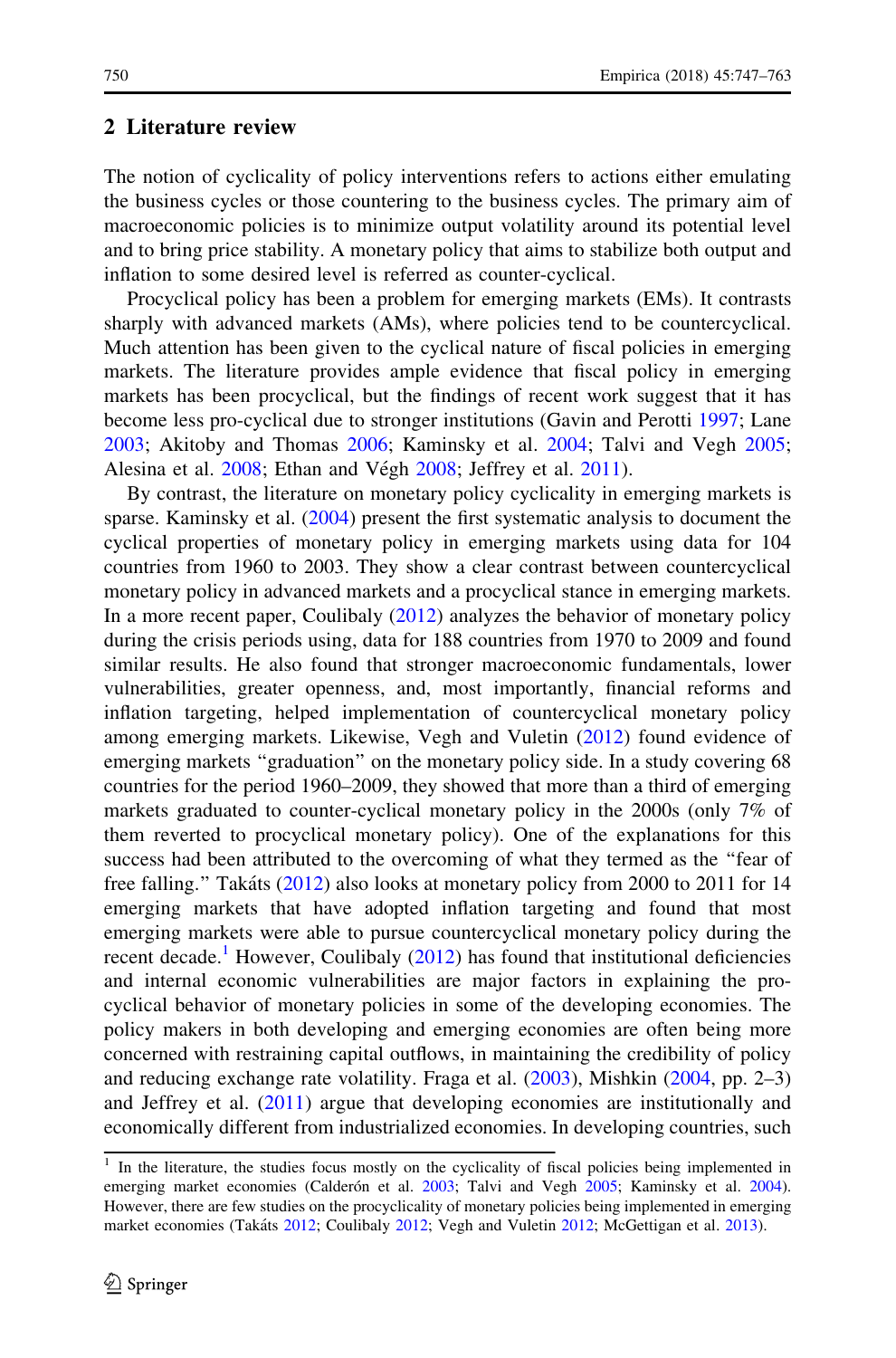as Turkey, central banks are unable to implement an independent countercyclical monetary policy under perfect capital mobility due to 'fear of floating' (Calvo and Reinhart  $2000$ .<sup>2</sup>

In evaluating the cyclical behavior of monetary policy, the stance of the central banks can be modeled by estimating the Taylor Rule (Takáts [2012](#page-16-0)). The standard Taylor Rule offers a linkage between policy interest rates and deviations of inflation and real output from its potential (Taylor [1993](#page-16-0)).

A central bank following the Taylor Rule reacts to the increases in inflation outturn and output gap by raising interest rates directly to ensure that monetary policy is countercyclical and vice versa (Takáts [2012](#page-16-0), pp. 26–27; Hofmann and Takáts [2015\)](#page-15-0). The policy rates, both in the developed and developing countries, have been in line with the Taylor Rule during the Great Moderation. However, since the year 2000, the policy rates have been persistently falling short of the rates particularly in the developed economies. Kahn ([2010\)](#page-15-0) has maintained that one of the potential factors in the built-up of imbalances in the period before and after the financial crisis is due to the monetary accommodation implied by these deviations. Furthermore, central banks in the developing countries may need to decrease policy rate during the periods with profound capital inflows when the stock markets are globally flat with low risk perception and high risk appetite (risk-on). In order to describe the policy implications for the developing countries, the standard Taylor can be extended to incorporate global financial environment in explaining the underlying implications for the setting(s) of the policy rates in the developing countries. For example, VIX index is one of the most important indicators of global risk appetite. It is also an alternative scale for global risk pricing (Rozada and Yeyati [2006,](#page-16-0) pp. 14–15; Özatay et al. [2008a;](#page-16-0) McCauley [2012;](#page-15-0) Rey [2013](#page-16-0), [2014\)](#page-16-0).

In this paper we estimate an extended version of Taylor Rule in which we include several e global liquidity indicators, including VIX, to test empirically the significance and implications of these indicators in the determination of short term policy rate in Turkey, both post and pre-2010 period.<sup>3</sup> Several other papers have also examined the empirical validity of Taylor Rule for Turkey. For example, Aklan and Nargelecekenler [\(2008](#page-14-0)) estimated both a backward-looking and forwardlooking monetary policy reaction functions for Turkey. They found that between 2001 and 2006 period, monetary policy was not very accommodative to increases in expected inflation. Cicek  $(2013)$  $(2013)$  investigated the non-linear behavior of the policy reaction function of the Central Bank of Turkey (CBRT). They found that monetary policy behavior was more consistent with a non-linear forward-looking Taylor rule. Ege Yazgan and Yilmazkuday ([2007\)](#page-14-0) also estimated a forward-looking monetary policy rules both for Turkey and Israel. Their empirical findings also supported a forward-looking Taylor rule. However, none of these studies have examined the role of global financial conditions in shaping the short-term policy rate(s) set by the

<sup>&</sup>lt;sup>2</sup> Velasco [\(2001\)](#page-16-0), Calderón et al. [\(2003](#page-14-0)), Mishkin [\(2004](#page-15-0)), Zoli ([2005](#page-16-0)), Kaminsky et al. (2004), Hakan and Orak [\(2008\)](#page-15-0), Jeffrey et al. ([2011\)](#page-15-0), Montoro et al. [\(2012](#page-16-0)), Takáts ([2012\)](#page-16-0), Vegh and Vuletin (2012) and McGettigan et al. [\(2013](#page-15-0)).

<sup>&</sup>lt;sup>3</sup> As indicated earlier, the Central bank of Turkey had adopted a new monetary policy framework in 2010 to address the issue of financial stability in addition to maintaining the inflation targeting regime.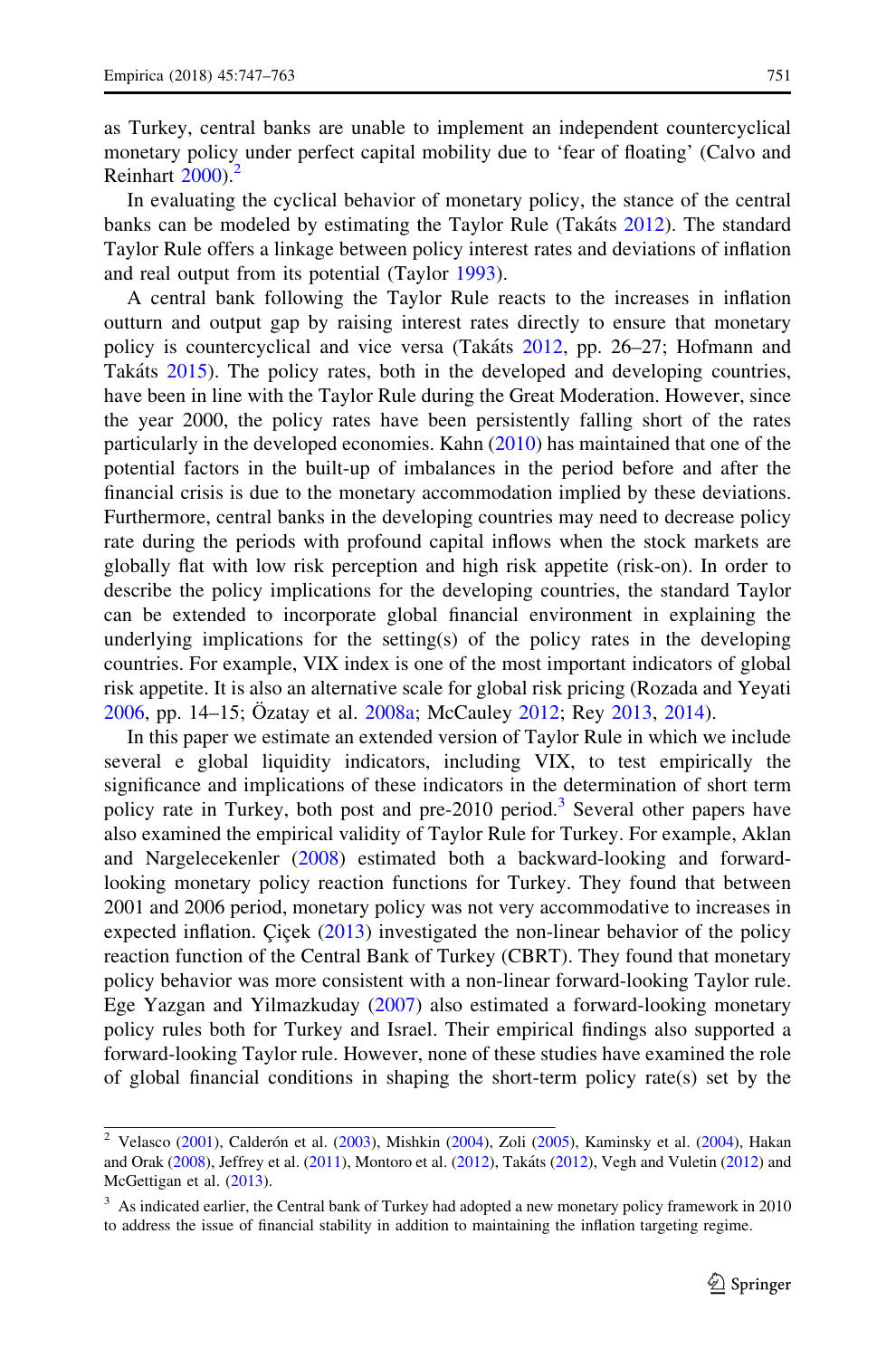<span id="page-5-0"></span>monetary authorities in Turkey and this may cause a pro-cyclical response of the monetary policy.

### 3 Model and data set

#### 3.1 Model

We have employed an extended Taylor rule, incorporating some of the standard global financial indicators to the standard rule. The standard Taylor-type reaction function had been developed by Taylor ([1993\)](#page-16-0). According to this function, a central bank will adjust its interest rates to the changes in inflation and output gaps. The standard Taylor Rule is described as follows:

$$
i_t = \alpha + \beta \pi_t + \delta y_t + \zeta r \tag{1}
$$

 $i_t$  denotes short-term nominal policy rate.  $\pi_t$  is current inflation gap and  $y_t$  is output gap. A central bank according with the Taylor Rule reacts to the increases in inflation outturn and output gap by raising interest rates directly. For example, central bank raises short-term nominal interest rates in case of an increase in output gap for bringing actual output to the level of potential output and vice versa (Taka´ts [2012,](#page-16-0) pp. 26–27). A significant and positive value of parameter  $\delta$  in (1) would indicate countercyclical monetary policy of a central bank.<sup>4</sup>

In this paper we employ an extended version of the standard rule in  $(1)$  which would allow us to examine the effects of both domestic and external factors on the short-term policy rates in Turkey. Following Leiderman et al.  $(2006)$  $(2006)$  and Ozatay et al. [\(2008b](#page-16-0)), we propose the following Taylor-type reaction function:

$$
i_t = \alpha + \beta \pi_t + \delta y_t + \phi \Delta REER_t + \eta \Delta NIR_t + \gamma i_{t-1} + \lambda S \text{pred}_t + \kappa \text{US2} Y_t + \varphi \text{US10} Y_t + \Omega \text{VIX}
$$
\n(2)

The inclusion of  $i_{t-1}$  in (2), to capture the interest rate smoothing behavior by the central banks in the developing countries (Carare and Tchaidze  $2005$ , p. 6). REER<sub>t</sub> denotes cpi-weighted real exchange rate in the equation. We have obtained real effective exchange rate from CBT's Electronic Data Delivery System (EVDS). The original form of the series is annual and non-purified from seasonality. In the economic literature, the Taylor Rule do not incorporate the structural characteristics of emerging market economies and exclude exchange rate from the equation. However, the changes in exchange rate may have macroeconomic bearing in in small open economies. Laurence ([1999\)](#page-15-0) and Svensson ([2000](#page-16-0)) suggest that changes in exchange rate should be has an impact on inflation rates. However, Taylor [\(2010](#page-16-0)) argued the impact of the inclusion of exchange rate in central bank reaction function is highly limited, suggesting that it is unnecessary for central bank to change interest in response to the fluctuations in exchange rate, it may generate a temporary imbalance, however, these fluctuations have no effect inflationary expectations. On

<sup>&</sup>lt;sup>4</sup> Countercyclical policy can be explained as the case when central bank raises interest rates in the expansion period and decreases it in the shrinkage period (Vegh and Vuletin [2012,](#page-16-0) p. 10).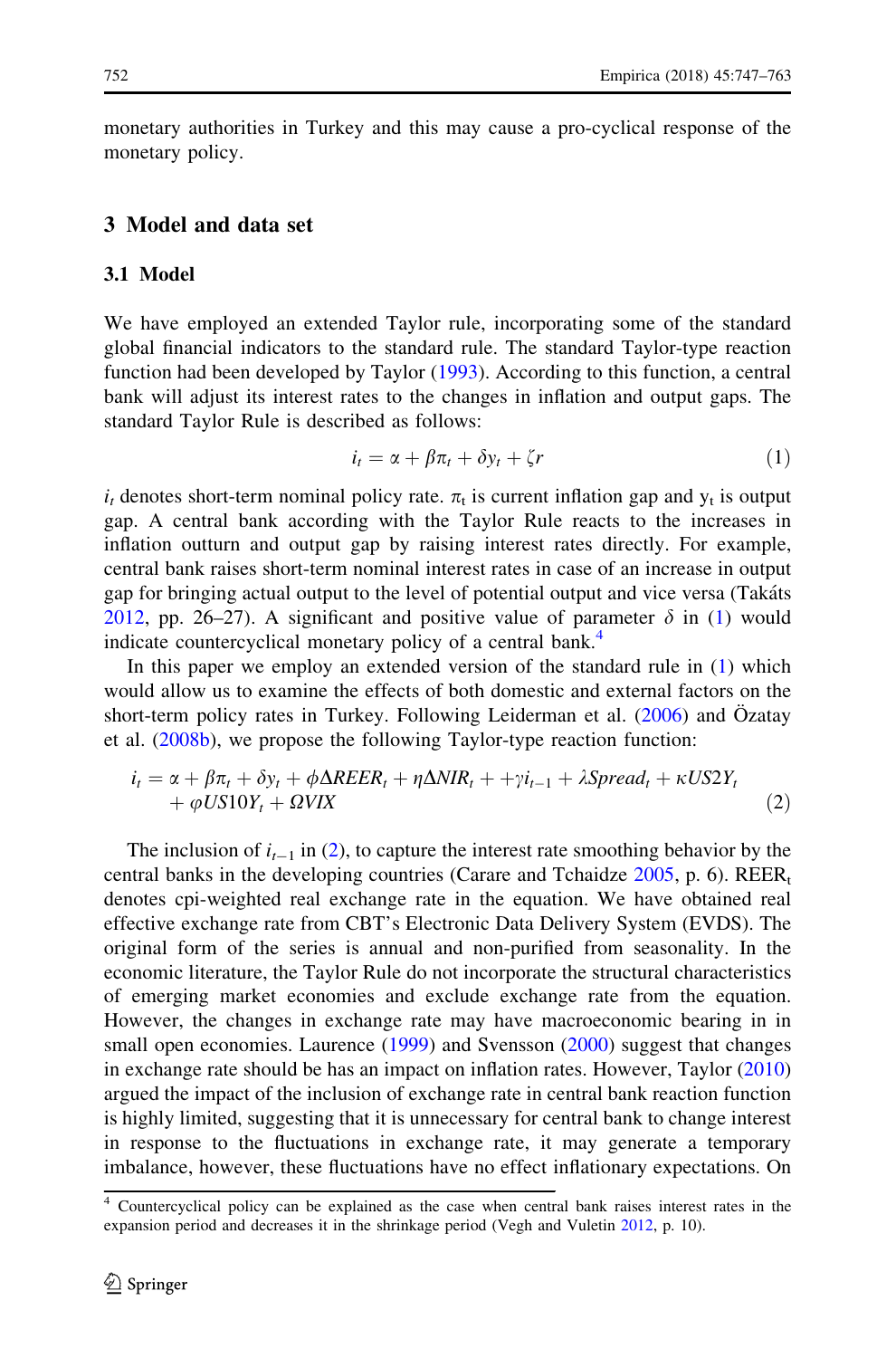the other hand, Richard et al.  $(2001)$ , and Laxton and Pesenti  $(2003)$  $(2003)$  suggest that exchange rate inclusion in the rule can have a significant bearing on inflation and output although indirectly. Smets and Wouters ([2004\)](#page-16-0) have also concluded that the incorporation of exchange rate into the monetary policy rule is highly advantageous, particularly for the economies with open capital markets. In developing countries, such as Turkey, households and private companies do have foreign debts liabilities and volatility in exchange rates can lead to balance-sheet-based fragility. Borio and Lowe ([2002\)](#page-14-0), and Gourinchas and Obstfeld ([2011\)](#page-15-0) have found the overvaluation of domestic currency will ruin financial stability in emerging market economies. They recommended adding exchange rate to the Taylor-type reaction function (Céspedes et al. [2002,](#page-14-0) [2004](#page-14-0); Roger et al. [2009](#page-16-0)).

 $NIR_t$ , denotes central bank's net international foreign exchange reserves. CBT's net international reserves are on monthly basis and in million US dollar. This series has also obtained from EVDS. We have included this variable in the model, as these reserves can be used by the central bank to intervene in the forex markets in case of sudden stop (Leiderman et al. [2006](#page-15-0), p. 14).

The risk premiums developing countries can increase as a result of a negative shock in the financial markets, it is called systemic sudden stop. For example, the capital outflows from the developing countries that resulted due to the Bank of Japan's interest rate hikes in May 2006, is an example of such systemic sudden stop. We have incorporated the risk premium covering of all emerging market economies that also covers Turkey. There are two indices that have been employed to quantify risk premium in the present study: one of them is JP Morgan Emerging Market Bond Index plus Turkey<sup>5</sup> (EMBI+), the other is Credit Default Swap Spread (CDS). One of the most important cited factors in the failure of central banks to implement a countercyclical monetary policy in the developing economies is 'risk premium'. An increase in the risk premium devalues domestic currency and contributes to inflation by exchange rate pass through. Furthermore, such an increase also affects economic growth negatively as it raises the cost of borrowing. Thus, we have included risk premium in the model is to account for the fiscal dominance problem. The data on this series has been collected from Thomson Reuters Datastream.

Developed countries, such as USA, use 2 years  $(USA2Y_t)$  and 10-year  $(USA10Y_t)$ bond yields in the formulation of the monetary policy. The interest rates of developed countries are also important determinants of the capital flows toward the

<sup>&</sup>lt;sup>5</sup> The presence of risk premium at the center of economy is a prominent reason why the central banks of developing countries fail to implement countercyclical monetary policies. The increase in risk premium devaluates the domestic currency and raises the rate of inflation due to the transitivity from exchange rate to inflation. Furthermore, such an increase affects economic growth negatively by raising the cost of borrowing. Thus, we have incorporated risk premium into the model for showing fiscal dominance. We have used JP Morgan Emerging Market Bond Index for both composite index and Turkey's index. Composite index has been included in the model for showing the importance of systemic sudden stop and of external dominance for Turkey. Eichengreen and Hausmann [\(1999](#page-14-0), p. 15) have examined 11 emerging countries for the 1960–1998 period and analyzed the impact of the shocks in JP Morgan Emerging Market Bond Index on domestic interest rates. The authors suggest that anti-risk investors demand for higher interests for compensating the devaluation that is due to the fluctuations in risk premium. Furthermore, they conclude the rise in risk premium has increased domestic interest rates in Mexico in the 1960–1998 period, calling this 'the peso problem'.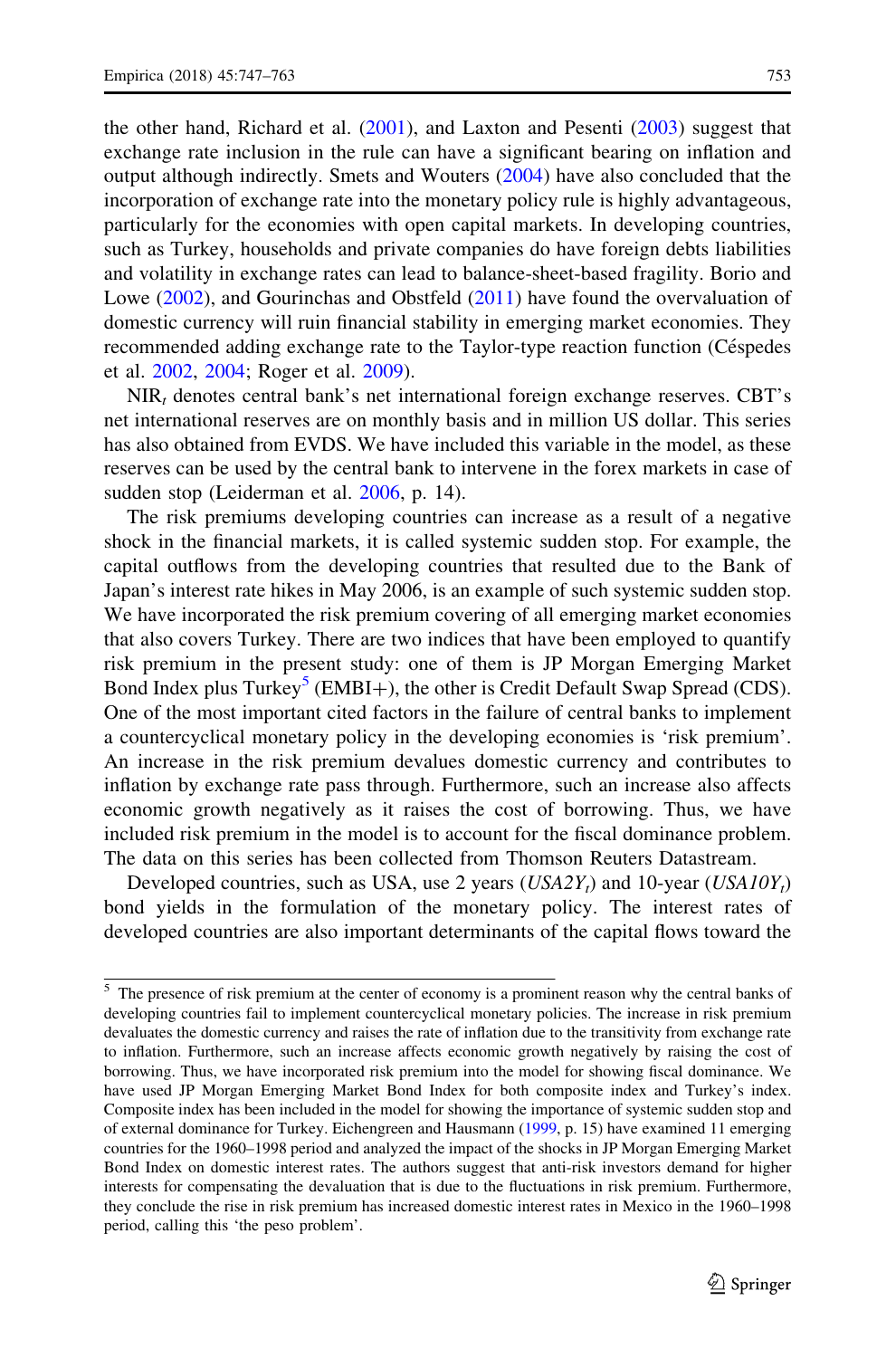developing countries, such as Turkey. (Takáts and Vela [2014](#page-16-0); Cho and Rhee [2013\)](#page-14-0). There are some findings showing that US long-term interest rates have statistically significant effects on emerging economies (EMEs) long-term interest rates. In other words, EMEs long-term interest rates are synchronized with those of US rates (Taka´ts and Vela [2014;](#page-16-0) Ahmed and Zlate [2014](#page-14-0); Dahlhaus and Vasishtha [2014;](#page-14-0) Robin [2015](#page-16-0); IMF [2015\)](#page-15-0). The data on these series have been collected from Bloomberg.

The VIX volatility index is one of stock indices in the US. It is an indicator of global risk appetite and shows the Volatility in S&P 500 index. This has also been included in the extended version of our Taylor Rule equation. VIX is both an indicator of the risk appetite of international investors and also an alternative measure of risk pricing. (Rozada and Yeyati [2006](#page-16-0), pp. 14–15; Özatay et al. [2008b;](#page-16-0) Utlaut and Van Roye [2010;](#page-16-0) IMF [2013,](#page-15-0) [2015;](#page-15-0) Ahmed and Zlate [2014;](#page-14-0) Dahlhaus and Vasishtha [2014;](#page-14-0) Robin [2015\)](#page-16-0). VIX is one of the most important determinants of risk premium (IMF [2013\)](#page-15-0). Risk premium has a bearing on exchange rates, domestic interest rates, inflation and output. Furthermore, VIX is regarded as the a good proxy variable reflecting changes in US 2- and 10-year interest rates and Fed-based monetary policy (Cho and Rhee [2013\)](#page-14-0).

The sample period of this study is 2002–2015 period and we have used quarterly data. We had argued earlier that global factors may have stronger effects on CBT (Central Bank of Turkey)'s policy rates in the post-2010 period after it adopted of new monetary policy to include financial stability as an additional objective of their monetary policy. Thus, we have divided the 2002–2015 period into two subsamples, 2002–2010 (first three quarters) and 2010–2015 (first quarter). Based on our specification of the extended Taylor Rule in ([2\)](#page-5-0), we have analyzed the relationship between policy rate and domestic and global factors. We have used CBT's overnight interest rate for policy rate. The data on this series has been collected from the Thomson Reuters Datastream.

In our estimation of this extended version of the Taylor rule, both inflation and output gaps are calculated by taking the difference between actual values and Hodrick–Prescott (HP) filters measuring trends (Leiderman et al. [2006\)](#page-15-0). The Turkish Central Bank has adopted ''Inflation Targeting'' regime in 2006. However, the inflation targets have normally been based on targeted bands of values. Therefore, assigning a single target value in each period was not possible for most of the years in our sample. It is primarily this reason that we followed Leiderman et al.  $(2006)$  $(2006)$  in using HP trend values in place of the targeted values of inflation.<sup>6</sup>

Furthermore, we have used the Tramo/Seats Method for removing the seasonal effects on the series of  $(y_t)$  output gap and used the Hodrick–Prescott filter for calculating  $y_t$ 's deviations from potential levels. For calculating the inflationary gap, we have taken

<sup>6</sup> Inflation gap also has been measured using expected inflation and actual inflation. For example see Çiçek and Akar ([2014](#page-14-0)), Akar and Çiçek ([2016](#page-16-0)) and Özcan (2016) have recently used expected inflation to measure the inflation gap for the Turkish economy. Similarly Aklan and Nargelecekenler ([2008\)](#page-14-0) and Ege Yazgan and Yilmazkuday ([2007\)](#page-14-0) have estimated forward looking Taylor Rule. In order to test the robustness of the results reported in this paper, we have also used the difference between expected and targeted inflation as an alternative measure of inflation gap. Results were robust to different measures of inflation gap.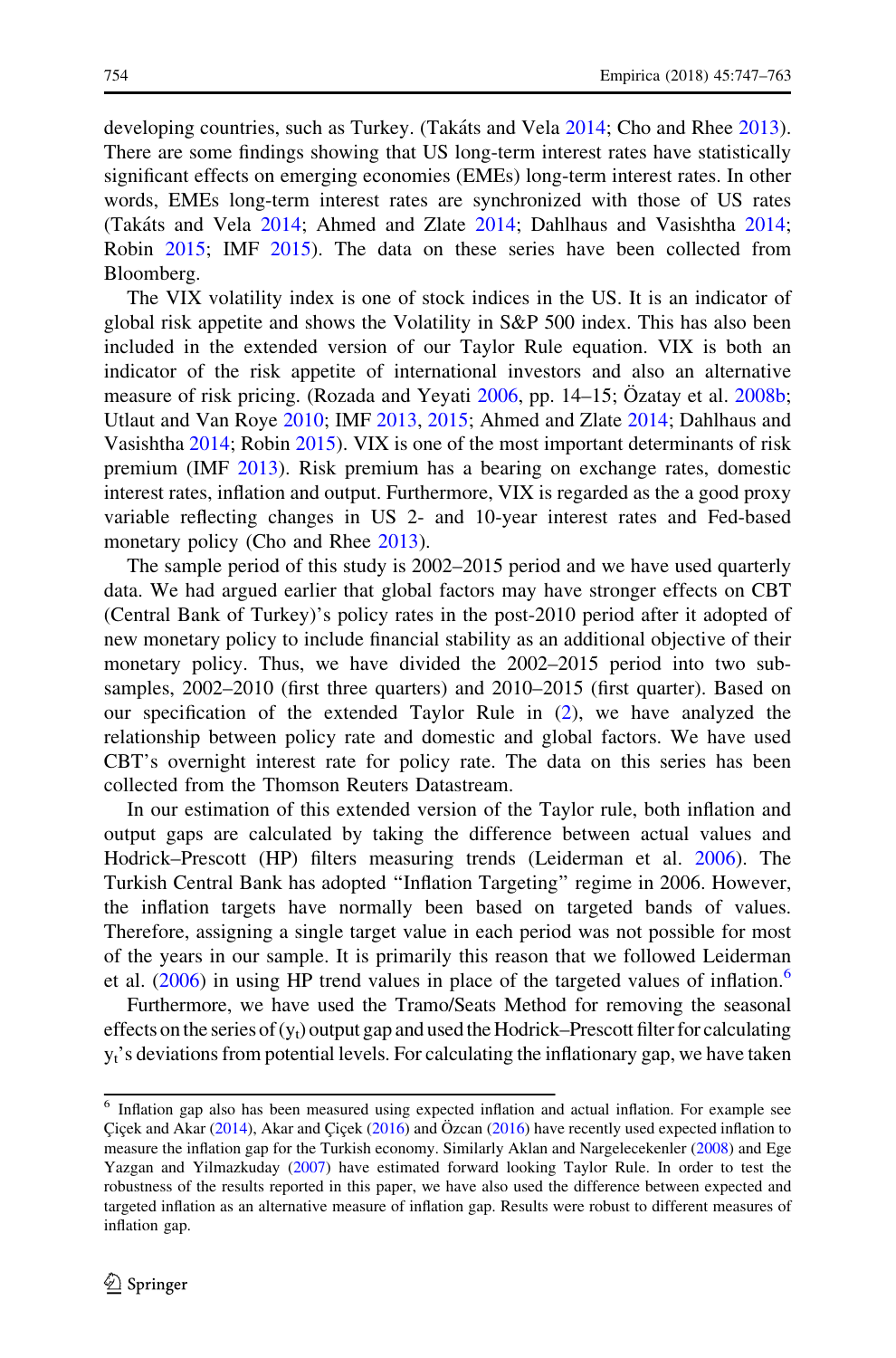<span id="page-8-0"></span>the median of the 12-month CPI index obtained from CBT's survey and subtracted it from actual inflation figures. In the present study, consumer price index is the measure of inflation and real GDP is the measure of output. The original form of the series is annual and non-purified from seasonality. The 1998 base year data has been collected from Turkish Statistical Institute.

## 4 Discussion of results

One of the concerns in any time-series-based analysis is the issue of nonstationarity. The series must be tested for stationarity to avoid any spurious regression problem. The results of Augmented Dickey–Fuller test (ADF), for testing the stationary of the variables, are presented in Table [1](#page-9-0).

The results are similar for the two sub-samples of our data. The variables are nonstationary at the level but their first differences are stationary. Johansen and Juselius [\(1990](#page-15-0)) have developed a cointegration analysis method for testing the long-term relationship between variables. The cointegration analysis is dependent on the condition that variables are non-stationary at the level. Johansen and Juselius [\(1990](#page-15-0)) have also developed trace and maximum likelihood estimations for testing the cointegration hypothesis. Both tests give information about the presence or absence of cointegration relationship. The results in Table [1](#page-9-0) are useful in testing for the presence of cointegration or long-term relationship in the two analyzed periods.

The presence of cointegration is verified if test values are above the critical values. However, trace test is more preferable for examining the cointegration relationship for more than [2](#page-10-0) variables (Lüutkepohl et al.  $2001$ ). Table 2a, b show the Johansen cointegration test results.

Our cointegration tests show that there is a conintegrating relationship between all variables in the 2002–2010 and 2010–2015 periods. The variables in cointegration relationship are also accepted to have long-term correlation.

The vector error correction model (VECM) is used for testing the short-term relationship between the long-term-correlated variables.<sup>7</sup> The VECM also provides information about the possibility of re-establishing stability by the short-term deviations. In line with the Taylor Rule, an error term obtained from Eq. [\(2](#page-5-0)) has been added as follows:

$$
\Delta i_t = \alpha_0 + \alpha_1 \Delta \pi_{t-i} + \alpha_2 \Delta y_{t-i} + \alpha_3 \Delta REER_{t-i} + \alpha_4 \Delta NIR_{t-i} + \alpha_5 \Delta Spreads(EMBI)_{t-i} + \alpha_6 \Delta USA 10y_{t-i} + \alpha_7 \Delta USA 2y_{t-i} + \alpha_8 \Delta VIX_{t-i} + ecm_{t-1} + \varepsilon_t
$$
\n(3)

Here,  $\Delta$  is first difference equation,  $\alpha_0 \dots \alpha_8$  are parameters, ECM is error correction model term and  $\varepsilon$  is error term. The VECM is used for discriminating between short- and long-term relationships and for determining the short-term

<sup>7</sup> Both actual and expected inflation have been used in measuring the inflation gap in our estimation. Results were robust to the choice of inflation variable used, we therefore only report the results based on the actual inflation rates.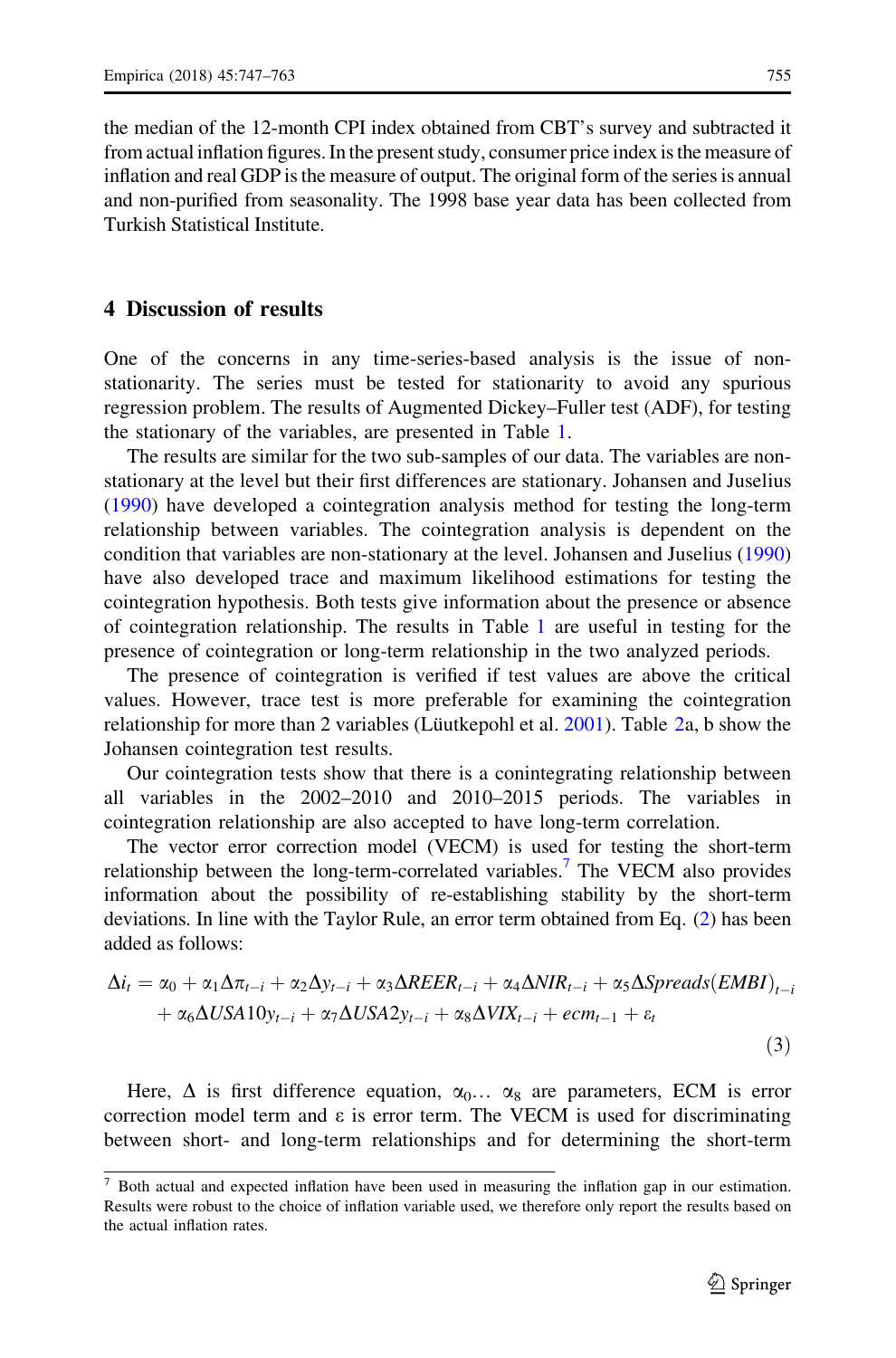<span id="page-9-0"></span>

| <b>Table 1</b> Unit root test results<br>* ** and *** 10, 5 and 1%<br>significance level, respectively | Variables                 | Level   | Dif.        |  |  |
|--------------------------------------------------------------------------------------------------------|---------------------------|---------|-------------|--|--|
|                                                                                                        | First period (2010-2015)  |         |             |  |  |
|                                                                                                        | Ι                         | $-1.77$ | $-7.23***$  |  |  |
|                                                                                                        | Π                         | $-2.44$ | $-7.22***$  |  |  |
|                                                                                                        | Y                         | $-2.19$ | $-10.28***$ |  |  |
|                                                                                                        | <b>REER</b>               | $-0.51$ | $-7.66***$  |  |  |
|                                                                                                        | <b>NIR</b>                | $-0.85$ | $-6.06***$  |  |  |
|                                                                                                        | Spreads (CDS)             | $-2.41$ | $-7.39***$  |  |  |
|                                                                                                        | USA10Y                    | $-2.21$ | $-5.90***$  |  |  |
|                                                                                                        | USA2Y                     | $-2.69$ | $-9.41***$  |  |  |
|                                                                                                        | <b>VIX</b>                | $-2.36$ | $-11.06***$ |  |  |
|                                                                                                        | Second period (2002-2010) |         |             |  |  |
|                                                                                                        | $\bf{I}$                  | $-2.00$ | $-2.77*$    |  |  |
|                                                                                                        | $\Pi$                     | $-2.03$ | $-3.36**$   |  |  |
|                                                                                                        | Y                         | $-2.52$ | $-3.32**$   |  |  |
|                                                                                                        | <b>REER</b>               | $-2.38$ | $-5.26***$  |  |  |
|                                                                                                        | <b>NIR</b>                | $-0.56$ | $-4.01***$  |  |  |
|                                                                                                        | Spreads (EMBI)            | $-0.21$ | $-6.85***$  |  |  |
|                                                                                                        | USA10Y                    | $-2.21$ | $-5.58***$  |  |  |
|                                                                                                        | USA2Y                     | $-0.95$ | $-3.30**$   |  |  |
|                                                                                                        | <b>VIX</b>                | $-1.93$ | $-6.60***$  |  |  |

dynamics. In the present model, ECM is used for linking the short-term behaviors of the variables with the long-term behaviors. Table [3](#page-11-0) shows the error correction model results of the two periods.

In Table [3](#page-11-0),  $R^2$  and Durbin–Watson statistics for the two periods show the explanatory power is sufficient and there is no problem of auto-correlation problem. We have also found 'ecm' is statistically insignificant in the two periods. This result shows there is unstable equilibrium after the short-term imbalances in these two periods, and, some additional policy instruments (Macro-prudential policy instruments) will be necessarily to remove finance-based risks or imbalances.

All independent variables are statistically significant in the 2010–2015 period. The directions of the relationships are as expected in line with the literature. There is a positive correlation between inflationary gap and monetary policy rate. However, the relationship is negative between output gap and policy rate, showing pro-cyclical nature of monetary policy. Policy rate increases when inflation wanders from the target and it decreases when output gap rises or in case of economic shrinkage. There is negative correlation between policy rate and reserves. The relationship between real exchange rate and policy rate is positive. An increase in exchange rate will raise the policy rate. CDSs are positively related with the policy rate. A rise in country risk will expectedly increase policy rate since capital flows may reverse.

For the global factors, we have found positive correlation between policy rate and USA10Y, USA2Y, and VIX. The rise in USA2Y bond returns can be interpreted as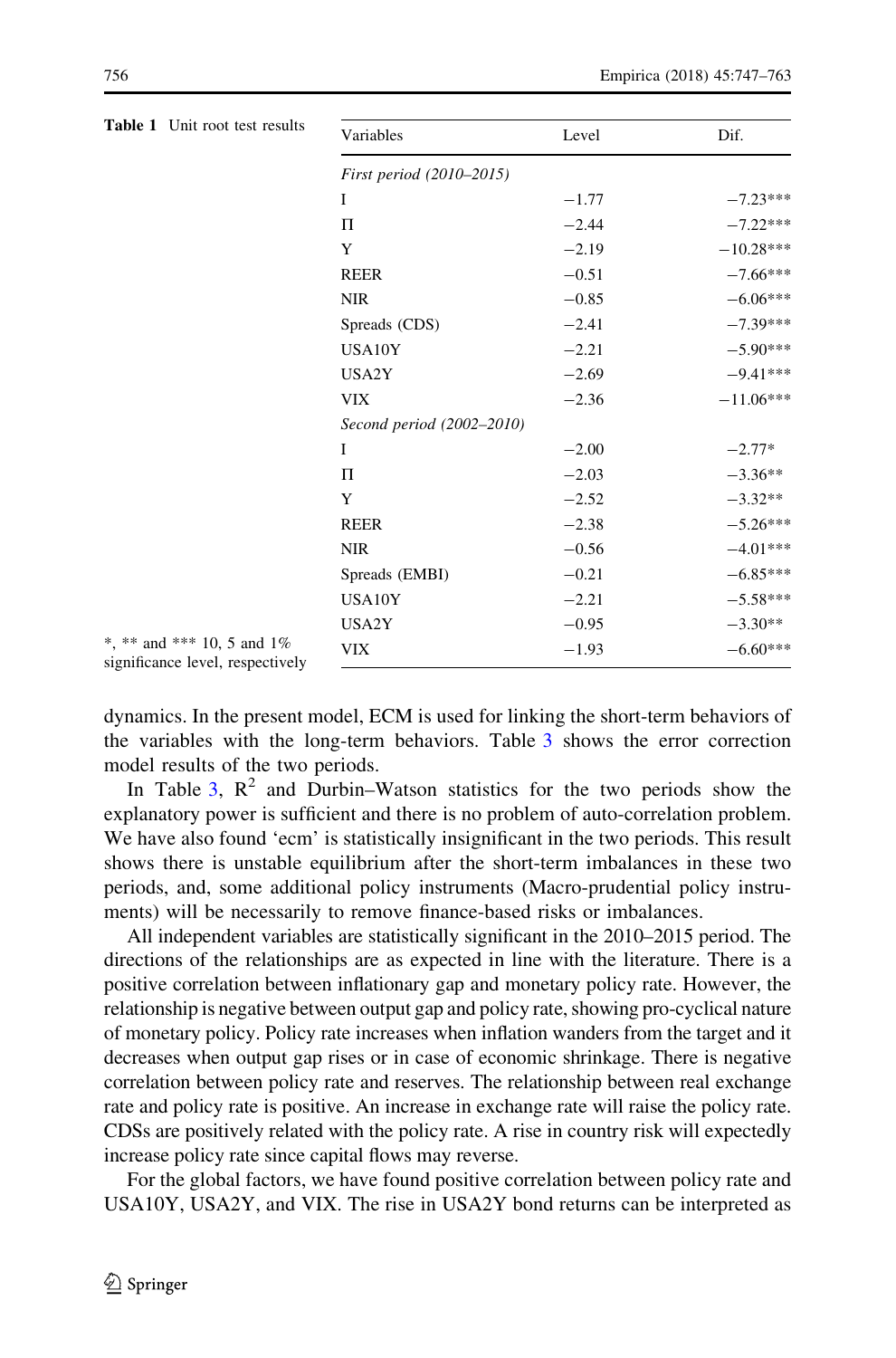<span id="page-10-0"></span>

| <b>Table 2</b> Cointegration test<br>results                                                                                                                                                                                                                                                                                               | Hypothesized<br>No. of $CE(s)$ | Trace<br>Statistic | Hypothesized<br>No. of $CE(s)$ | Max-Eigen<br><b>Statistic</b> |
|--------------------------------------------------------------------------------------------------------------------------------------------------------------------------------------------------------------------------------------------------------------------------------------------------------------------------------------------|--------------------------------|--------------------|--------------------------------|-------------------------------|
|                                                                                                                                                                                                                                                                                                                                            | (a) $2002 - 2010$              |                    |                                |                               |
|                                                                                                                                                                                                                                                                                                                                            | $r \leq 0$                     | 371.7616**         | $r = 0$                        | 119.2758**                    |
| r shows cointegration vectors<br>*, and ** the null hypothesis that<br>there is no cointegration in the<br>series is rejected at 10 and 5%<br>significance level, respectively.<br>Critical values vary by<br>assumptions (e.g. linear trend,<br>constant value). The VAR lag<br>number has been assigned as 1<br>before the Johansen test | $r\,\leq\,1$                   | 252.4858**         | $r = 1$                        | 76.10320**                    |
|                                                                                                                                                                                                                                                                                                                                            | $r \leq 2$                     | 176.3826**         | $r = 2$                        | 60.63560**                    |
|                                                                                                                                                                                                                                                                                                                                            | $r \leq 3$                     | 115.7470**         | $r = 3$                        | 37.89911*                     |
|                                                                                                                                                                                                                                                                                                                                            | $r \leq 4$                     | 77.84786**         | $r = 4$                        | 27.67701                      |
|                                                                                                                                                                                                                                                                                                                                            | $r \leq 5$                     | 50.17084**         | $r = 5$                        | 22.69082                      |
|                                                                                                                                                                                                                                                                                                                                            | $r \leq 6$                     | 27.48002*          | $r = 6$                        | 14.56674                      |
|                                                                                                                                                                                                                                                                                                                                            | $r \leq 7$                     | 12.91328           | $r = 7$                        | 9.370316                      |
|                                                                                                                                                                                                                                                                                                                                            | $r \leq 8$                     | 3.542966*          | $r = 8$                        | 3.542966*                     |
|                                                                                                                                                                                                                                                                                                                                            | $(b)$ 2010-2015                |                    |                                |                               |
|                                                                                                                                                                                                                                                                                                                                            | $r \leq 0$                     | 860.7628**         | $r = 0$                        | 298.9191**                    |
|                                                                                                                                                                                                                                                                                                                                            | $r \leq 1$                     | 561.8437**         | $r = 1$                        | 166.5235**                    |
|                                                                                                                                                                                                                                                                                                                                            | $r \leq 2$                     | 395.3203**         | $r = 2$                        | 113.4942**                    |
|                                                                                                                                                                                                                                                                                                                                            | $r \leq 3$                     | 281.8260**         | $r = 3$                        | 85.36296**                    |
|                                                                                                                                                                                                                                                                                                                                            | $r \leq 4$                     | 196.4631**         | $r = 4$                        | 75.83865**                    |
|                                                                                                                                                                                                                                                                                                                                            | $r \leq 5$                     | 120.6244**         | $r = 5$                        | 62.72783**                    |
|                                                                                                                                                                                                                                                                                                                                            | $r \leq 6$                     | 57.89661**         | $r = 6$                        | 33.85991**                    |
|                                                                                                                                                                                                                                                                                                                                            | $r \leq 7$                     | 24.03670**         | $r = 7$                        | 20.17697**                    |
|                                                                                                                                                                                                                                                                                                                                            | $r\,\leq\,8$                   | 3.859737**         | $r = 8$                        | 3.859737**                    |

an increase in expectations of the Fed's monetary policy exchange rates, which is also expected to raise CBT's policy rates, since capital flows may be reversed. USA10Y provides information about the course of the US inflation whereas VIX reflects global risk appetite. The increases in the two variables are expected to raise the CBT's policy rates because they may lead either to capital inflows toward or to outflows from Turkey.

For the 2002–2010 sample period, we have found statistically significant relationship between policy rate and all variables except for output gap. The statistically insignificant relationship between output gap and policy rate can be interpreted that CBT has been more focused on inflation targeting in this period. The correlation between inflationary gap and policy rate is positive as expected. We have found the relation between real exchange rate and policy rate is also positive as expected. There is a negative relationship between reserve changes and policy rate. The correlation between global factors and policy rate is positive as one would have expected. EMBI is employed to capture country risk for this period. There is a positive relationship between EMBI and policy rate. CBT is expected to raise policy rate for preventing capital outflows and incenting investment in Turkish Lira in case of country risk increase. We have found positive relation between policy rate and USA10Y, USA2Y, and VIX. In other words, the increases in global risks and US interests will be responded by an increase in CBT's policy rate, indicative of lack of independence by the Turkish authorities to set up their own policy rates. This is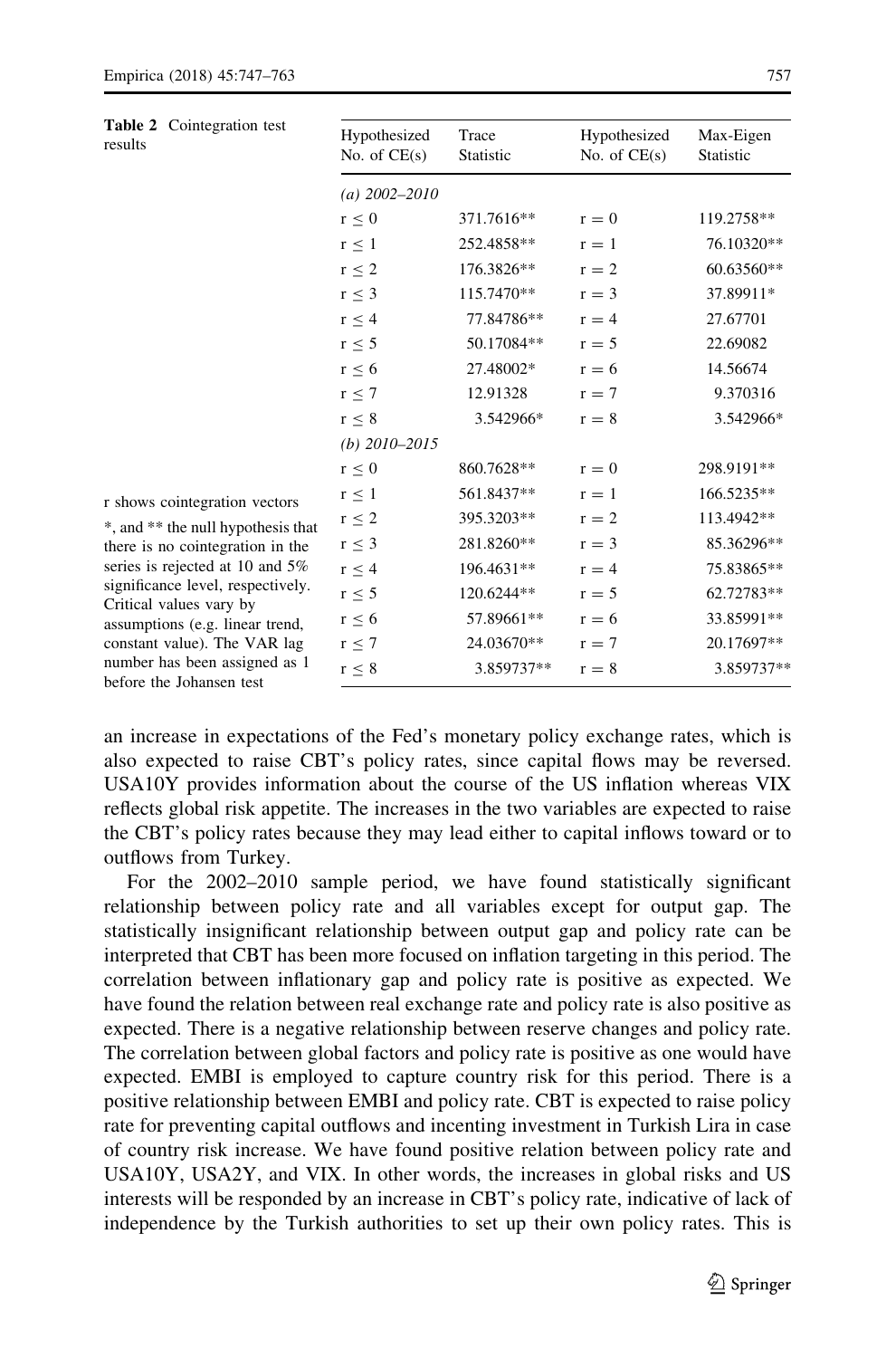| Period (2010–2015)            |             |       | Period (2002-2010)              |             |       |
|-------------------------------|-------------|-------|---------------------------------|-------------|-------|
| Variable                      | Coefficient | SE    | Variable                        | Coefficient | SE.   |
| $\alpha_0$                    | 0.04        | 0.05  | $\alpha_0$                      | $-0.65$     | 0.80  |
| $\Delta\pi_{-4}$              | $0.14*$     | 0.07  | $\Delta \pi_{-1}$               | $0.45**$    | 0.16  |
| $\Delta y_{-6}$               | $-0.001***$ | 0.001 | $\Delta y_{-5}$                 | $-0.001$    | 0.001 |
| $\Delta$ REER <sub>-1</sub>   | $4.02***$   | 1.48  | $\Delta$ REER <sub>-1</sub>     | $12.58**$   | 4.45  |
| $\Delta$ NIR <sub>-7</sub>    | $-0.001***$ | 0.001 | $\triangle NIR_{-6}$            | $-0.001*$   | 0.001 |
| $\triangle CDS_{-5}$          | $0.02***$   | 0.004 | $\Delta$ EMBI <sub>-1</sub>     | $0.08***$   | 0.01  |
| $\Delta VIX_{-5}$             | 33.29***    | 10.94 | $\Delta VIX_{-3}$               | $0.17***$   | 0.04  |
| $\Delta$ USA10Y <sub>-4</sub> | $1.02***$   | 0.31  | $\Delta$ USA10Y <sub>-1</sub>   | $2.63***$   | 0.66  |
| <b>AUSA2Y</b>                 | $7.82**$    | 3.16  | $\triangle$ USA2Y <sub>-5</sub> | $2.22***$   | 0.65  |
| $ECM_{-1}$                    | 0.20        | 0.13  | $ECM_{-1}$                      | $-0.03$     | 0.23  |
| AR <sub>1</sub>               | $-0.51***$  | 0.15  | AR <sub>1</sub>                 | $0.63**$    | 0.21  |
| R-squared                     | 0.56        |       | R-squared                       | 0.68        |       |
| Adjusted R-squared            | 0.45        |       | Adjusted R-squared              | 0.48        |       |
| Prob (F-statistic)            | 0.00        |       | Prob (F-statistic)              | 0.01        |       |
| Durbin-Watson stat            | 2.06        |       | Durbin-Watson stat              | 1.80        |       |

<span id="page-11-0"></span>Table 3 Results of error correction model

Eviews 8.0 has been used for the error correction model

\*, \*\* and \*\*\* 10, 5 and 1% significance level, respectively

important, since by adopting a flexible exchange rate regime with open capital markets, one would expect that monetary authorities would gain more independence in setting their policy rates. However, factors like 'fear of floating' and financial stability may prevent authorities to set an independent rate.

The most striking findings of the regression analysis across two sub-samples is the relationship between exchange rate, global factors and domestic monetary policy. REER has the strongest correlation with monetary policy in the 2002–2010 period. However, the parameter value of REER is much lower in the 2010–2015 period.

Global factors have also stronger relationship with policy rate than any other variable in these two periods. However, there is a highly strong correlation between USA2Y, which is a signal for policy rate increase, and monetary policy interest rate in the 2010–2015 period (Adler et al. [2014\)](#page-14-0). These results may suggest that by focusing on financial stability in the post 2010 era, when there has been a surge of capital movements to the developing countries after the Fed's 2010 expansionary policy, USA2Y became an important global factor in determining the policy rates by CBT (Capital Flows and FED; Dahlhaus and Vasishtha [2014\)](#page-14-0).

In short, we think that CBT has had attached more importance to the process of dollarization in 2002–2010 period and to financial stability in the 2010–2015 period. CBT has also attached some value to country-risk variables in the two periods, however, they were not as prominent as exchange rates and global factors.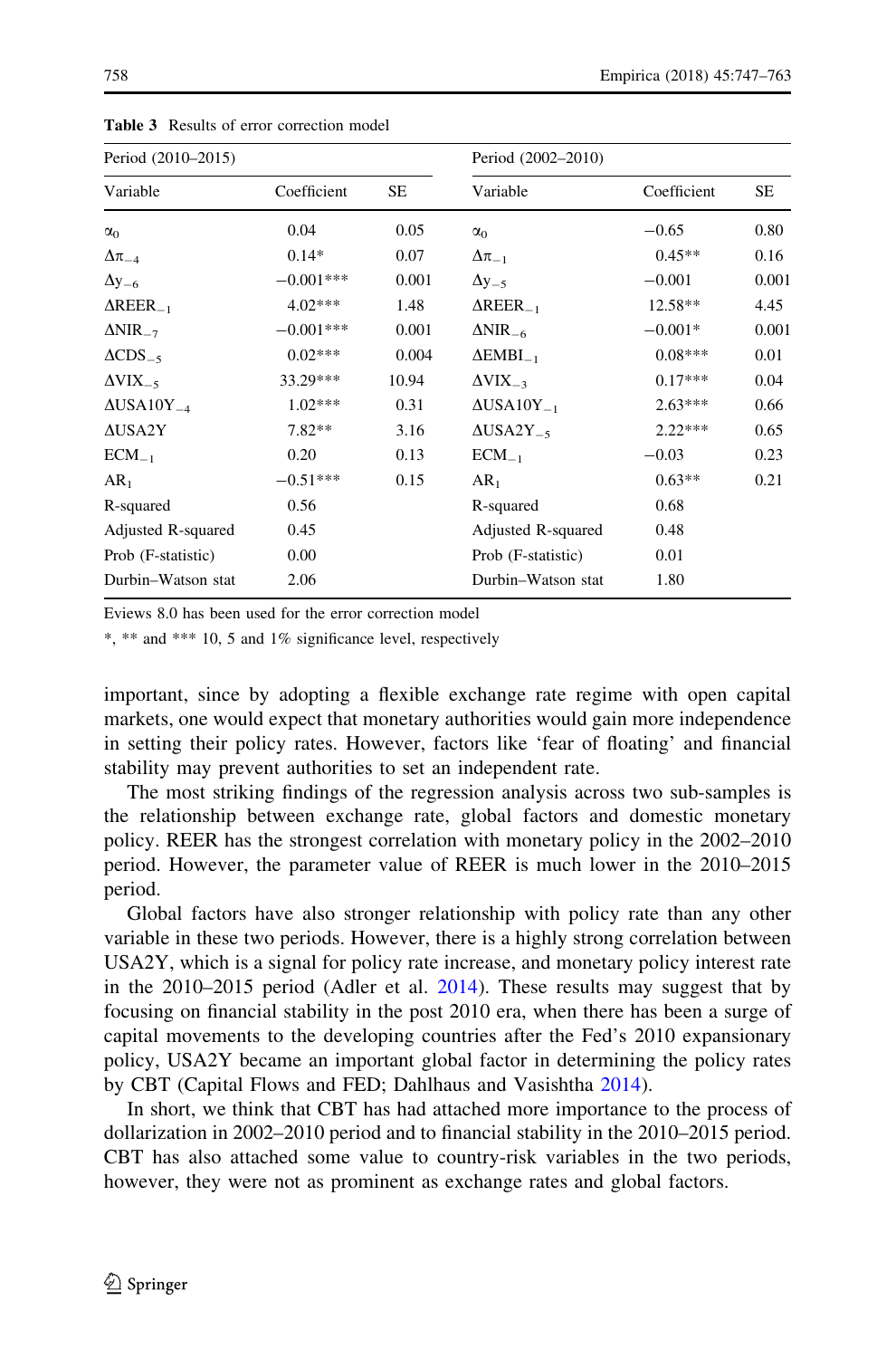#### 4.1 Variance decomposition results

In search for further understanding of the above results we have also analyzed the VAR-based Variance Decomposition results. The variables must be stationary for the variance decomposition calculations. Thus, we have taken the first differences before estimating variance decompositions. In order to make a better and effective analysis we have used graphical technique to describe our results.

The results in the two graphs (Fig. 1a, b) clearly demonstrate the dominance shocks of global indicators in post-2010 period. VIX-induced shocks have the highest explanatory power. USA2Y and USA10Y are the other two factors in prominence. Again, suggesting that the global factors significantly influenced the short-term policy rates in the post 2010 era, while they may also have been responsible in inducing a 'pro-cyclical' monetary policy response in Turkey. In pre-



Fig. 1 Variance decomposition: a 2002–2010, b 2010–2015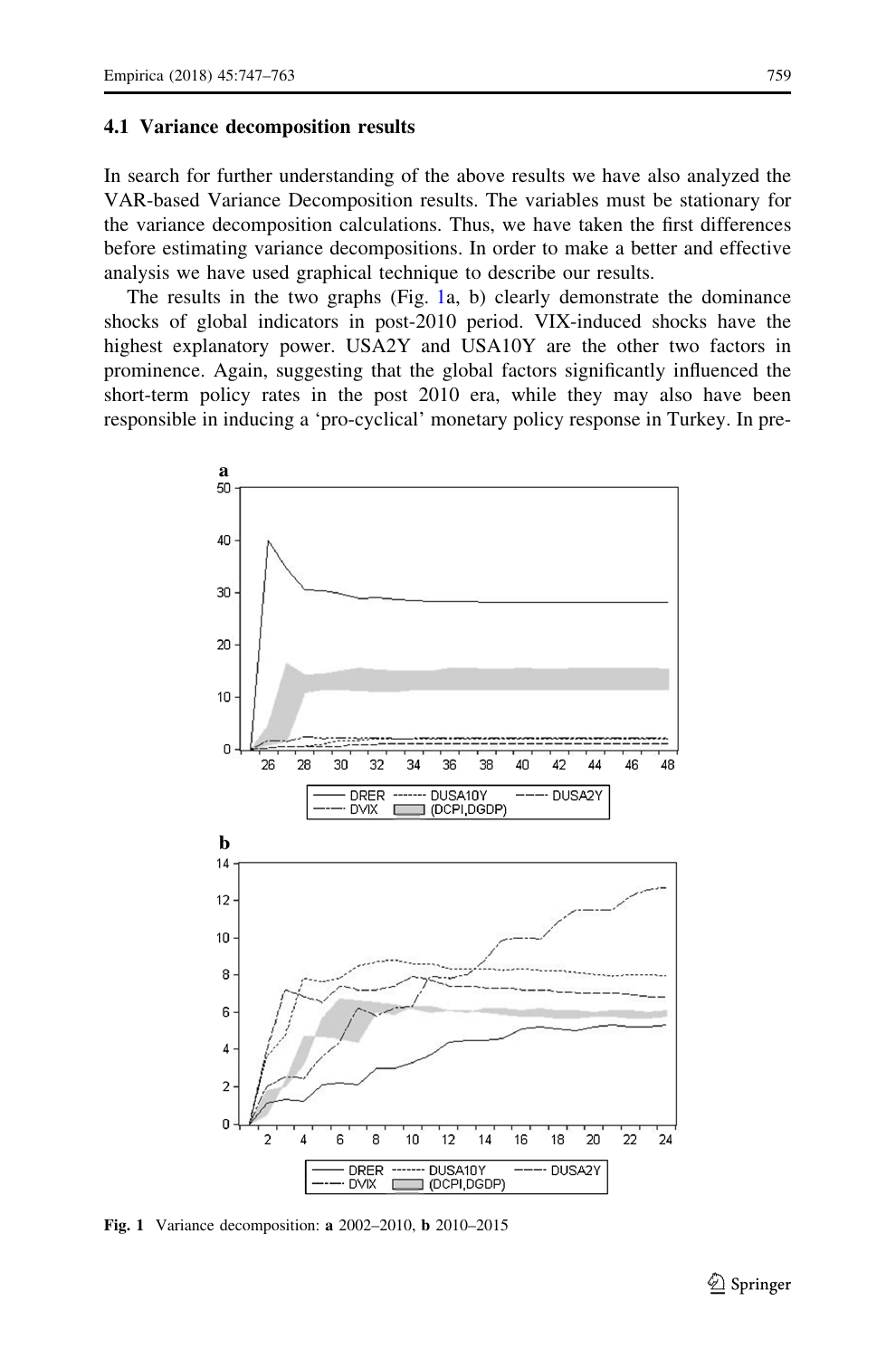<span id="page-13-0"></span>2010 period, however, exchange rate shocks were more prominent while the results of cyclical movements were not found statistically significant.

# 5 Conclusions

Many developing economies, in recent decades, have increasingly opened their borders to capital flows together with adopting flexible exchange rate regime(s). In theory choosing flexible exchange rate regime for a small open economy in a financially integrated world allows central banks to set their short-term policy rates more independently to address domestic policy concerns. However, the exceptional measures taken by the central banks of the developed world in the post-2008 period of crisis have posed new challenges to the policy makers. These measures have contributed to short-term waves of 'hot money' into the emerging markets in pursuits of higher yields. Many central banks in the developing that had embraced inflation targeting to bring price stability before the crisis, are now reconsidering the role of monetary policy in achieving financial stability in the aftermath of the global financial crisis.

In this paper, we have examined the pro-cyclical nature of monetary policy for the Turkish economy by empirically estimating 'Extended Taylor Rule'. Our work has been motivated by observing a significant increase in short-termed capital flows into Turkey since 2010. The Turkish Central Bank had also responded by taking new macro-prudential measures and introduced 'corridor system' of setting up the policy rates to achieve financial stability. In the pre-2010 period, with inflation targeting regime, price stability had been the primary concern of the monetary authorities.

Our results are based on two samples of data, pre and post 2010 periods. The extended Taylor rule has been estimated for both the periods. The empirical modelling of the Taylor rule not includes the traditional measure of output and inflation gaps, it also allows to examine the role of global financial indicators in determining the short-term policy rates. These indicators include measures such as USA short-term and long-term policy rates, VIX, EMBI and other global liquidity measures. Our empirically estimated vector-error correction model (VECM) for the two periods have revealed several noteworthy interesting outcomes. First, in the pre-2010 era we could not find any statistically significant evidence of pro-cyclical stance of monetary policy, however, in post-2010 period the average behavior of monetary policy has been pro-cyclical in nature. Second, most of the global financial indicators were significant in both the periods, however, they become highly significant and important determinants of short-term policy rates in Turkey in post-2010 period. Fluctuations in real exchange rate(s) were the most important determinant of policy rate(s) in pre-2010 period. Third, strong positive relationship(s) between policy rates and USA10Y, USA2Y and VIX, clearly indicate the dependence of domestic policy rates on monetary policy stances in the core economy. Finally, we may also cautiously conclude that the volatile nature of shortterms flows of hot money into the Turkish economy has made monetary policy procyclical.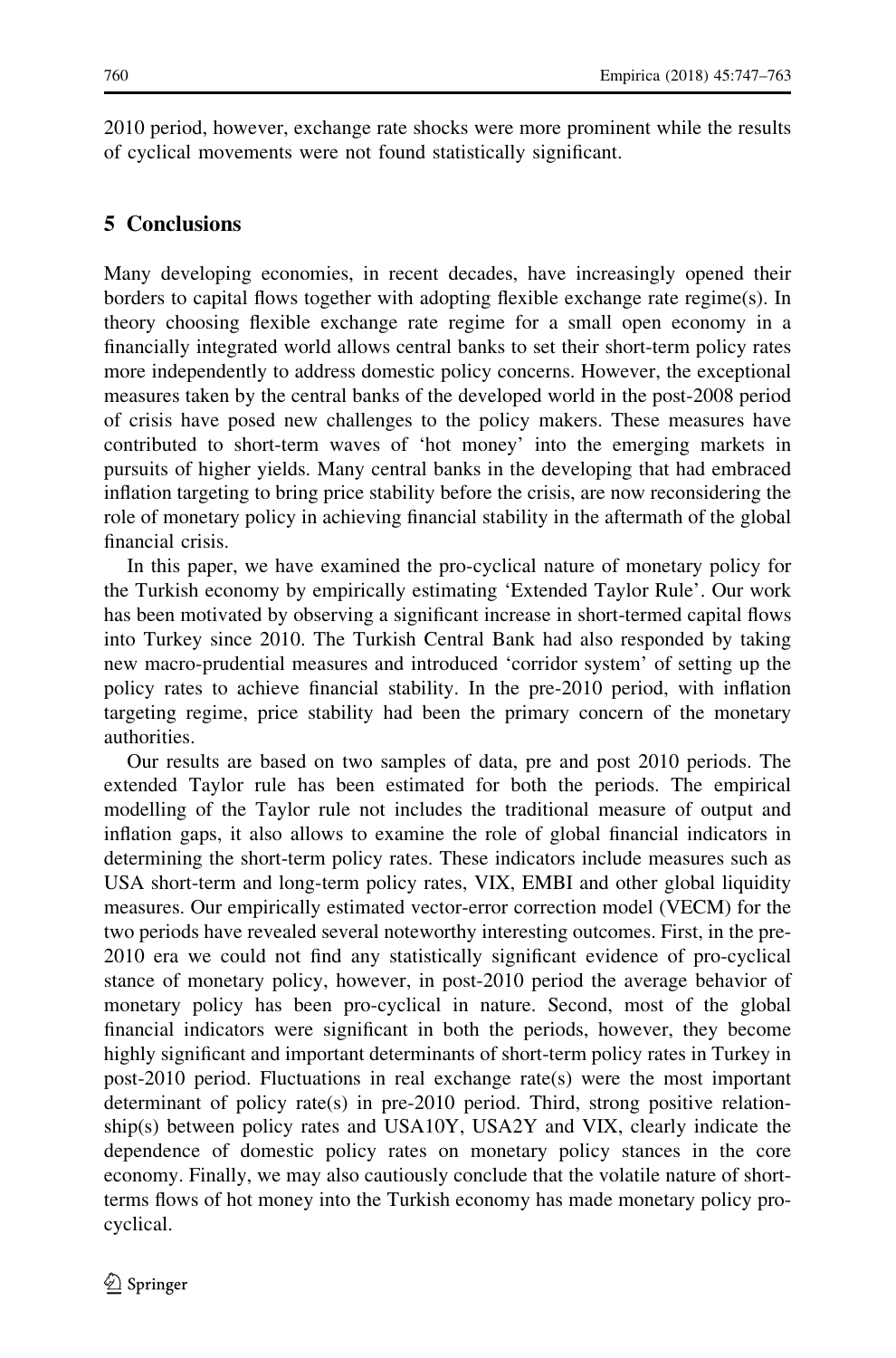<span id="page-14-0"></span>Our work can be extended by including other emerging economies into the framework of analysis and panel data analysis may further reveal intrinsic dependence of monetary policies in these economies on the global financial factors and the developments in monetary policies in the core economies.

## **References**

- Adler G, Tovar CE (2014) Foreign exchange interventions and their impact on exchange rate levels. Monetaria 2(1):1–48
- Age´nor PR, da Silva LAP (2013) Inflation targeting and financial stability: a perspective from the developing world. Inter-American Development Bank
- Ahmed S, Zlate A (2014) Capital flows to emerging market economies: a brave new world? Board of Governors of the Federal Reserve System International Finance discussion papers no. 1081
- Akar C, Çiçek S (2016) New monetary policy instruments and exchange rate volatility. Empirica 43(1):141–165
- Akçelik Y, Başçı E, Ermişoğlu E, Oduncu A (2015) The Turkish approach to capital flow volatility. In: Taming capital flows: capital account management in an era of globalization. Palgrave Macmillan, UK, pp 31–54
- Akitoby B, Thomas S (2006) Fiscal policy and financial markets. IMF working paper no. 06/16. International Monetary Fund, Washington
- Aklan NA, Nargelecekenler M (2008) Taylor rule in practice: evidence from Turkey. Int Adv Econ Res 14(2):156–166
- Alesina A, Campante FR, Tabellini G (2008) Why is fiscal policy often procyclical? J Eur Econ Assoc 6(5):1006–1036
- Borio C, Lowe P (2002) Asset prices, financial and monetary stability: exploring the Nexus. BIS working papers no. 114. Bank for International Settlements, Basel
- Calderón C, Duncan R, Schmidt-Hebbel K (2003) The role of credibility in the cyclical properties of macroeconomic policies in emerging economies. Central Bank of Chile working paper no. 237. Central Bank of Chile, Santiago
- Calvo AG, Reinhart CM (2000) Fear of floating. Q J Econ 117(2):379–408
- Carare A, Tchaidze R (2005) The use and abuse of Taylor rules: how precisely can we estimate them? IMF working paper no. 05/148. International Monetary Fund, Washington
- Céspedes LF, Chang R, Velasco A (2002) IS-LM-BP in the pampas. NBER working paper no. 9337. National Bureau of Economic Research, Cambridge, MA
- Céspedes LF, Chang R, Velasco A (2004) Balance sheets and exchange rate policy. Am Econ Rev 94(4):1183–1193
- Cho D, Rhee C (2013) Effects of quantitative easing on Asia: capital flows and financial markets. ADB Economics working paper series, no. 350. <http://hdl.handle.net/11540/2312>
- Cicek S (2013) Asymmetry and non-linearity in monetary policy of a small-open economy: evidence from Taylor rule. Int Res J Finance Econ 107:140–153
- Cicek S, Akar C (2014) Do inflation expectations converge toward inflation target or actual inflation? Evidence from expectation gap persistence, Central Bank Review, vol 14, pp 15–21
- Coulibaly B (2012) Monetary policy in emerging market economies: what lessons from the global financial crisis? International Finance discussion papers 1042. Board of Governors of the Federal Reserve System (US)
- Dahlhaus T, Vasishtha G (2014) The impact of US monetary policy normalization on capital flows to emerging-market economies. Bank of Canada working paper 2014-53
- Edwards S (2015) Monetary policy independence under flexible exchange rates: an illusion? NBER working paper no. 20893. National Bureau of Economic Research, Cambridge, MA
- Ege Yazgan M, Yilmazkuday H (2007) Monetary policy rules in practice: evidence from Turkey and Israel. Appl Financ Econ 17(1):1–8
- Eichengreen B, Hausmann R (1999) Exchange rates and financial fragility in new challenges for monetary policy. Federal Reserve Bank of Kansas City, Kansas City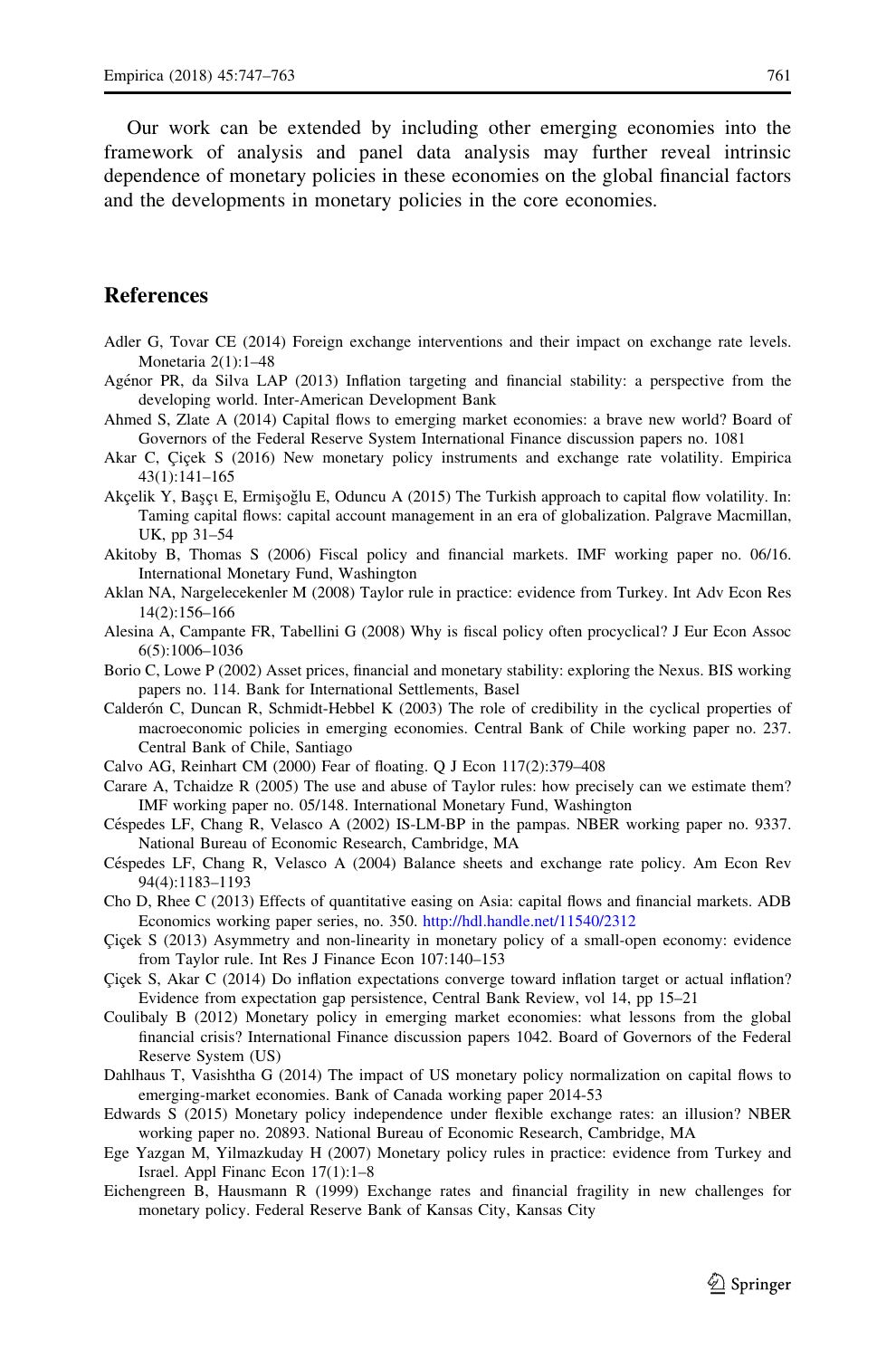- <span id="page-15-0"></span>Ethan I, Vegh CA (2008) Procyclical fiscal policy in developing countries: truth or fiction? NBER working paper no. 14191. National Bureau of Economic Research, Cambridge, MA
- Fraga A, Goldfajn I, Minella A (2003) Inflation targeting in emerging market economies. Central Bank of Brazil working paper series no. 76
- Gavin M, Perotti R (1997) Fiscal policy in Latin America, NBER macroeconomics annual. National Bureau of Economic Research, Cambridge
- Goldberg LS (2013) Banking globalization, transmission, and monetary policy autonomy. Sveriges Riksbank Economic Review, Special Issue
- Gourinchas P-O, Obstfeld M (2011) Stories of the twentieth century for the twenty-first. NBER working paper no. 17252. National Bureau of Economic Research, Cambridge, MA
- Gray C (2013) Responding to a monetary superpower: investigating the behavioral spillovers of US Monetary Policy. Atl Econ J 41:173–184
- Hakan KA, Orak M (2008) Enflasyon Hedeflemesi. Ekonomik Tartısmalar Konferansı, İstanbul. [http://](http://www.tcmb.gov.tr/yeni/iletisimgm/kara_orak.pdf) [www.tcmb.gov.tr/yeni/iletisimgm/kara\\_orak.pdf](http://www.tcmb.gov.tr/yeni/iletisimgm/kara_orak.pdf)
- Hofmann B, Takáts E (2015) International monetary spillovers. BIS Quarterly Review. Bank for International Settlements, Basel
- International Monetary Fund (2013) World economic and financial surveys: global financial stability report: old risks, new challenges. International Monetary Fund, Washington, DC
- International Monetary Fund (2015) Monetary policy and financial stability. Staff report. International Monetary Fund, Washington, DC
- Johansen S, Juselius K (1990) Maximum likelihood estimation and inference on cointegration—with applications to the demand for money. Oxford Bull Econ Stat 52(2):169–210
- Jeffrey FA, Végh CA, Vuletin G (2011) On graduation from fiscal procyclicality. NBER working paper no. 17619. National Bureau of Economic Research, Cambridge, MA
- Kahn GA (2010) Taylor rule deviations and financial imbalances. Econ Rev 95(2):63–69
- Kaminsky LG, Reinhart C, Végh CA (2004) When it rains, it pours: procyclical capital flows and macroeconomic policies. In: Prepared for NBER's 19th conference on macroeconomics. National Bureau of Economic Research, Cambridge, MA
- Klein MW, Shambough JC (2013) Rounding the corners of the policy trilemma: sources of monetary policy autonomy. NBER working paper no. 19461. National Bureau of Economic Research, Cambridge, MA
- Lane PR (2003) Business cycles and macroeconomic policy in emerging market economies, trinity economics papers 20032. Trinity College Dublin, Department of Economics
- Laurence BM (1999) Policy rules for open economies. Monetary policy rules in. National Bureau of Economic Research, Cambridge, MA, pp 127–156
- Laxton D, Pesenti P (2003) Monetary rules for small, open, emerging economies. NBER working paper no. 9568. National Bureau of Economic Research, Cambridge, MA
- Leiderman L, Maino R, Parrado E (2006) Inflation targeting in dollarized economies. IMF working paper no. 06/157 International Monetary Fund, Washington
- Lüutkepohl H, Saikkonen P, Trenkler C (2001) Maximum eigenvalue versus trace tests for the cointegrating rank of a VAR process. Econom J 4(2):287–310
- McCauley RN (2012) Risk-on/risk-off, capital flows, leverage and safe assets economies. BIS working papers no. 382. Bank for International Settlements, Basel
- McGettigan D, Moriyama K, Noah Ndela Ntsama J, Painchaud F, Haonan Q, Steinberg C (2013) Monetary policy in emerging markets: taming the cycle. IMF working paper no. 13/96. International Monetary Fund, Washington
- Mishkin SF (2004) Can inflation targeting work in emerging market countries. Paper prepared for Festschrift in Honor of Guillermo A. Calvo held on 15–16 April 2004 at the International Monetary Fund. International Monetary Fund, Washington, pp 1–34
- Montoro C, Takáts E, Yetman J (2012) Is monetary policy constrained by fiscal policy? BIS papers no. 67. Bank for International Settlements, Basel, October 2012
- Obstfeld M (2015) Trilemmas and tradeoffs: living with financial globalization. BIS working paper no. 480, Bank for International Settlements, Basel
- Obstfeld M, Taylor AM (2002) Globalization and capital markets. NBER working paper no. 8846. National Bureau of Economic Research, Cambridge, MA
- Obstfeld M, Shambaugh JC, Taylor AM (2005) The trilemma in history: tradeoffs among exchange rates, monetary policies, and capital mobility. Rev Econ Stat 87(3):423–438